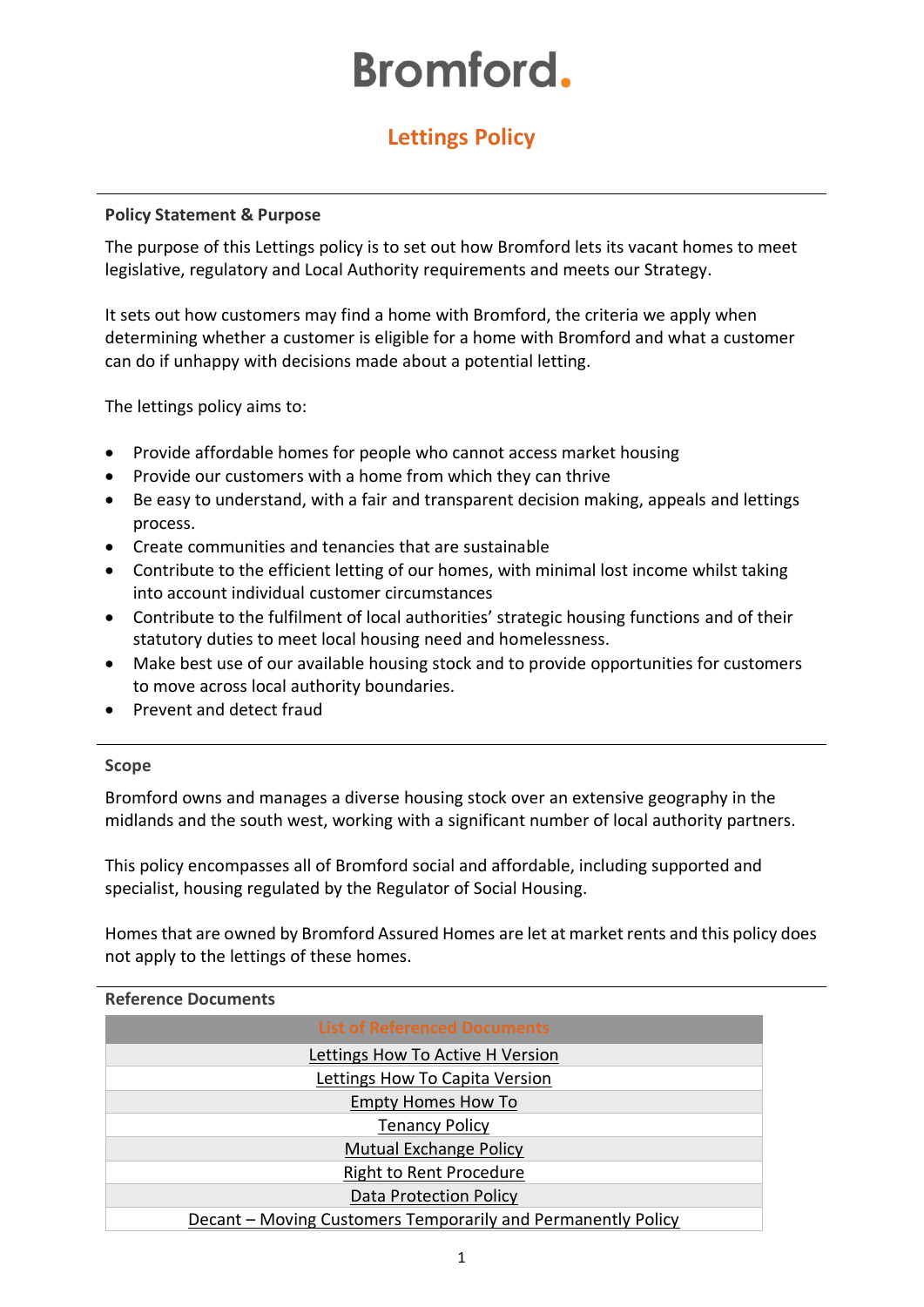#### **Legislative and Regulatory Requirements**

The policy has been developed with regard to following legislative and regulatory framework:

- [Housing Acts 1985;](http://www.legislation.gov.uk/ukpga/1985/68/contents) [1996](http://www.legislation.gov.uk/ukpga/1996/52/contents)
- [Homelessness Act 2002](http://www.legislation.gov.uk/ukpga/2002/7/contents)
- [Equality Act](http://www.legislation.gov.uk/ukpga/2010/15/contents) 2010
- General Data Protection Regulation and [Data Protection Act 2018](http://www.legislation.gov.uk/ukpga/1998/29/contents)
- [Human Rights Act 1998](http://www.legislation.gov.uk/ukpga/1998/42/contents)
- [The Localism Act 2011](http://www.legislation.gov.uk/ukpga/2011/20/contents/enacted)
- [The Welfare Reform Act 2012](http://www.legislation.gov.uk/ukpga/2012/5/contents/enacted)
- Immigration Acts 2014 and 2016
- Homelessness Reduction Act 2017
- Homes (Fitness for Human Habitation) Act 2018
- The National Planning Policy Framework 2018 Annexe 2
- The Regulator of Social Housing's Regulatory Standards

#### **How we find Customers for General Needs homes**

The arrangements for finding customers for our homes can vary from one local authority area to another and also depends on the type of home we have available for letting.

# **a. Nominations**

A nomination is a term defined in the Housing Act 1996; it is an allocation made in accordance with the allocation scheme of the relevant local authority<sup>1</sup> and is, therefore, governed by the local authorities' published allocation schemes rather than this Lettings policy. An allocation to a home owned by a Registered Provider via a nomination is classed as a publicly funded service and, therefore, homes let via a nomination may not be let to someone who has no recourse to public funds regardless of whether there is a Right to Rent. This restriction does not apply when Bromford lets homes outside of any nomination agreements. It is the responsibility of the nominating authority to verify recourse to public funds.

A nomination takes place when a local authority either refers an applicant from the housing register to a provider of social housing through their own matching process or where the local authority, or someone acting on behalf of the local authority, operates a Choice Based Lettings (CBL) system. Those applicants who are eligible to bid on an advertised property are usually placed in priority order (in accordance with the allocation scheme) and Bromford is required to consider the first placed applicant as the nominee from the local authority.

Bromford has nomination agreements or service level agreements (in place of nomination agreements) with all local authorities where we have an obligation to accept nominations for housing in compliance with the statutory requirements<sup>2</sup>. A

<sup>1</sup> Housing Act 1996 s159 (2)

<sup>2</sup> Housing Act 1996 s170 and s213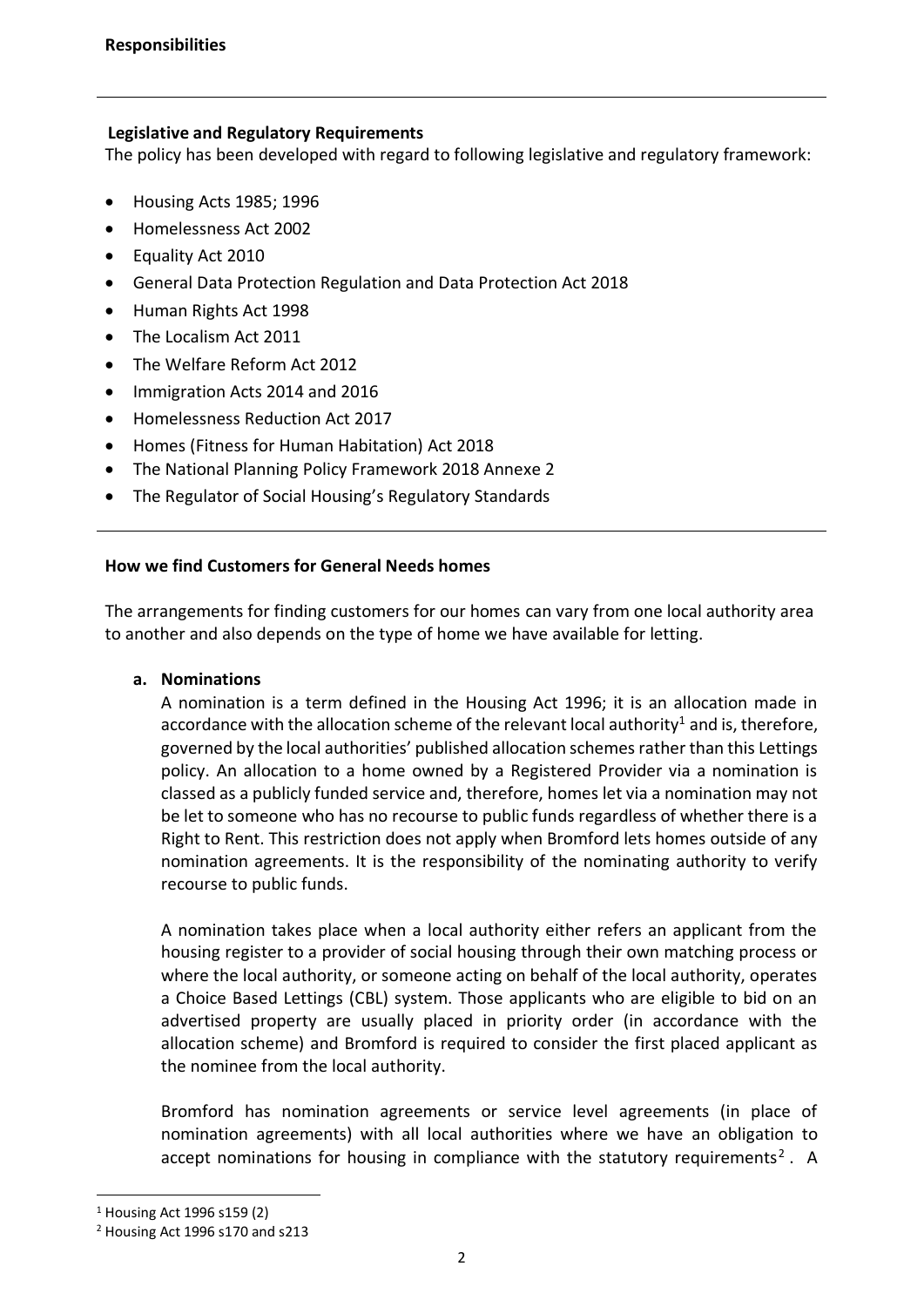nomination agreement sets out how many homes Bromford will offer to a local authority for nomination (expressed as a percentage of vacant homes per annum), as well as other things such as timescales, acceptable reasons for refusing a nomination and how disputes will be resolved.

The majority (ranging from 50% to 100% of our available homes) of our general needs homes are let via a nomination from a local authority's housing register. Each local authority, regardless of whether they have any retained housing stock, must, by law, have a published allocation scheme which sets out who qualifies for social housing and who is given priority for affordable housing and social housing in their district.

When we receive a nomination or a CBL shortlist from a local authority we will have regard to the relevant allocation scheme and the terms of the nomination agreement when considering whether we will make an offer of accommodation.

We must follow the terms of any nominations agreement. If there is a conflict between this Policy and the allocation scheme or nomination agreement, the nomination agreement may permit our Policy to override the nomination agreement. If not the issue must be resolved in negotiation with the local authority with due regard to the published allocation scheme of the nominating authority and relevant case law.

#### **b. Direct applications to Bromford**

Bromford is a member of a Midlands-wide partnership called Homes Direct, which operates a CBL scheme along with a number of other RPs. We advertise the majority of our non-nomination empty homes in the Midlands on Homes Direct. Applicants are placed into priority bands according to the answers they have given on the online application form. The priority scheme used in Homes Direct is available on the Homes Direct website at [www.homesdirect.org.uk](http://www.homesdirect.org.uk/) All homes in Lichfield are let via the Homes Direct CBL Scheme, in accordance with Lichfield DC's allocation scheme.

Anyone over 18 is able to register for housing on Homes Direct but offers of accommodation will only be made to those who bid successfully on an advertised property and who meet the eligibility criteria set out in this policy. Prospective customers registered on Homes Direct are also subject to checks to verify their housing needs and relative priority on a shortlist.

For homes outside of the geography covered by Homes Direct we may choose to let all of our homes via a local authority nomination or CBL scheme or we may choose to let to existing customers through a management move.

#### **c. Management Moves**

In exceptional circumstances Bromford may make a direct offer of a home to an existing customer outside of the nominations or direct application process. The decision to make an offer is at the discretion of the Head of Lettings following a request from a Neighbourhood Coach. Examples of when a direct management move may be approved include:

- customers whose home is subject to a demolition notice or where Bromford requires vacant possession of the existing home in order to regenerate the local area
- customers who are unable to manage in their existing home and suitable alternative accommodation has been identified by the Neighbourhood Coach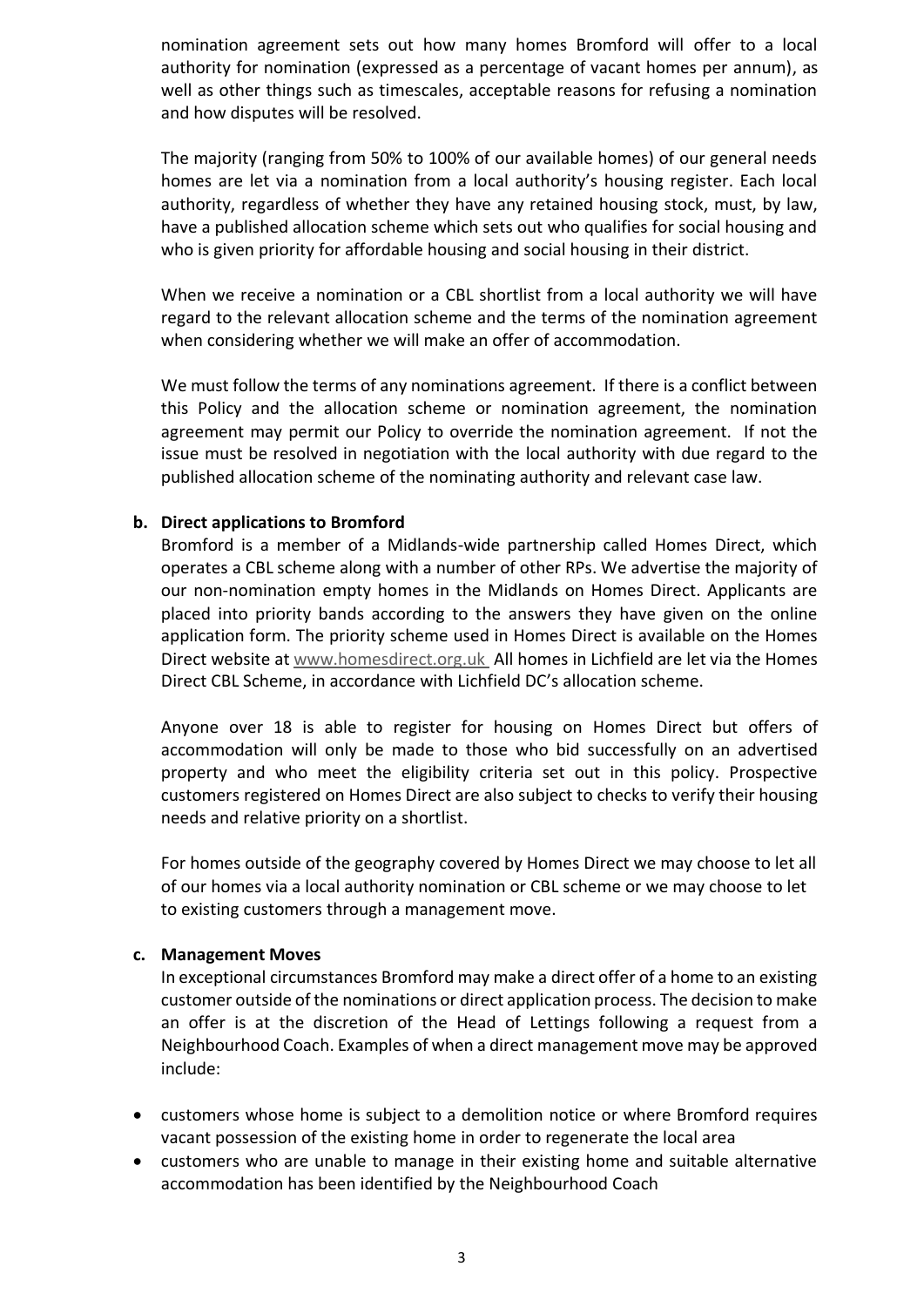• to resolve an issue in a housing scheme where all other attempts to resolve the situation have failed.

Priority for all management moves is given to customers who are required by Bromford to move to facilitate a regeneration programme. We may also consider chain moves to facilitate the regeneration programme, so that we may agree to move a customer not directly impacted by the regeneration programme in order for a regeneration customer to move into the vacated home. In accordance with the Regeneration Policy, we will determine relative priority between customers affected by regeneration by having regard to the length of tenancy with Bromford.

Management moves will typically form 10% or less of overall lettings in any one year. The usual route for existing tenants to secure an alternative home will be via the Homes Direct CBL or through an application to join a local authority's housing register where the customer may fall into one of the reasonable preference categories as set out in the Housing Act 1996<sup>3</sup>. Neighbourhood Coaches are aware of the local authority allocation scheme and waiting list access in their Locality.

#### **d. Low demand homes**

On occasion, we are unable to find a suitable customer through our usual nomination or direct application process. When this happens we may choose to source a customer via an alternative route (assuming the nomination agreement (if any) permits this). We may use an "Immediately Available" advertising tool which features on some local authority CBL schemes, we may advertise in the local area or we may use a platform such as Right Move or Gumtree.

We may also make use of social media platforms such as a local community Facebook page or seek referrals from local networks or agencies within the community. Where we use a method such as this we will offer the vacant home to the first eligible<sup>4</sup> person to express an interest to us.

#### **e. Reciprocal agreements**

We may occasionally enter into a reciprocal agreement with another housing provider where there is an urgent need for rehousing and the other provider has no suitable or available housing in the required area.

The other provider will then agree to offer one of their homes to meet the housing needs of a Bromford customer as part of the reciprocal agreement.

# **f. Referrals from a statutory or voluntary agency**

We may let a small proportion of our empty homes via a referral from a statutory or voluntary agency, such as the National Witness Mobility Service or a Housing First Programme, linked to our reducing homelessness work. Where a referral of this nature has been made Bromford will directly match the customer's needs to a vacant home.

#### **Finding customers for Supported Housing**

Bromford has a number of supported housing schemes in a number of local authority areas. For some of our Supported Housing we have specific referral arrangements with various

<sup>33</sup> Housing Act 1996 Part 6 (amended)

<sup>4</sup> For eligibility see Property Eligibility section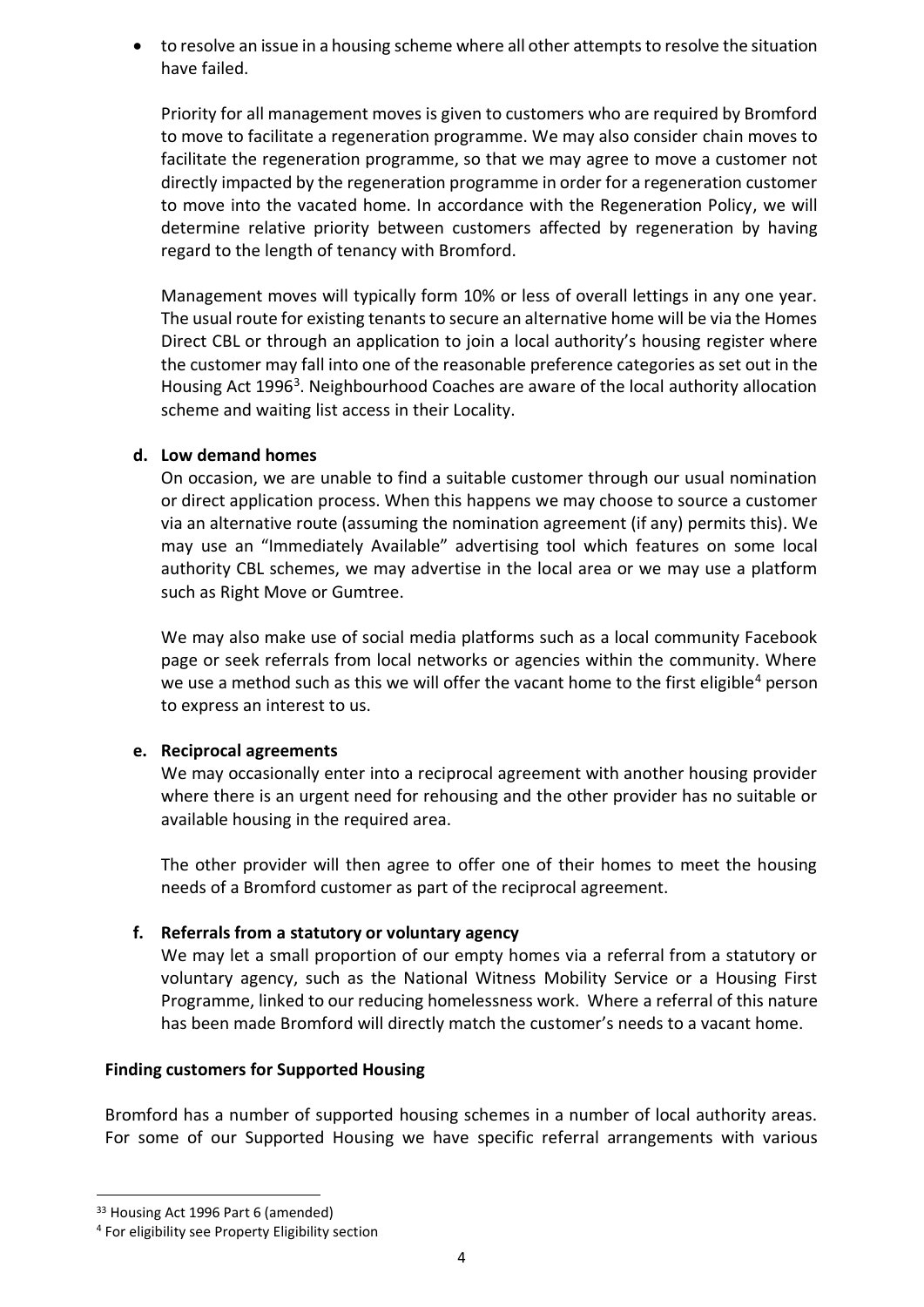external agencies, for example the local authority or a third sector organisation such as MENCAP.

Our supported housing schemes are varied and include:

- Retirement Living for older people in need of additional support and care provided by partners
- My Place Schemes offering safe and secure accommodation for adults with a learning or physical disability or enduring mental health diagnosis
- Temporary accommodation for households who have applied to a local authority as homeless or who are at risk of homelessness

The Lettings criteria arrangements for each scheme are individual to the scheme and are usually developed in partnership with the local authority or other commissioning body.

Some of Bromford's Supported Housing Schemes no longer have any support attached to the scheme. These homes remain designated supported units and may still be let to customers who require supported housing, although the provision of support must be sourced by the customer or agencies working with the customer.

# **Mutual Exchange Scheme**

We encourage existing customers who wish to move home to seek to find an exchange with another social housing customer. We subscribe to Home Swapper, a web-based mobility scheme through which customers can advertise details about their own home and the type of home and the area they would like to move to. The Home Swapper Scheme is free of charge to Bromford customers and offers matching facilities, suggesting potentially suitable exchange partners.

Mutual Exchanges are not lettings. Bromford has a Mutual Exchange policy which sets out the rules<sup>5</sup> we apply when deciding whether to approve a mutual exchange application.

# **Making the best use of homes and Property Eligibility**

Bromford has a broad variety of homes. Some homes have been built by Bromford, some were purchased on the open market and some have been transferred into Bromford ownership from local authority voluntary transfer agreements. As a result of this some of our homes are subject to different rules about who can live in them.

This section sets out some of the rules which we may apply when assessing who is eligible for the types and sizes of homes we have available for letting.

Whenever we advertise our homes on a Choice Based Lettings platform, or by any other medium we will make clear any restrictions on property eligibility.

# **a. Social size criteria**

We are required by the Regulator of Social Housing to make best use of our available housing<sup>6</sup>. We make the best use of our homes by applying, as a minimum, the rules used by the Department for Work and Pensions when calculating what size homes a household is eligible for. This standard is knows as social size criteria.

<sup>5</sup> Localism Act 2011

<sup>6</sup> The Tenancy Standard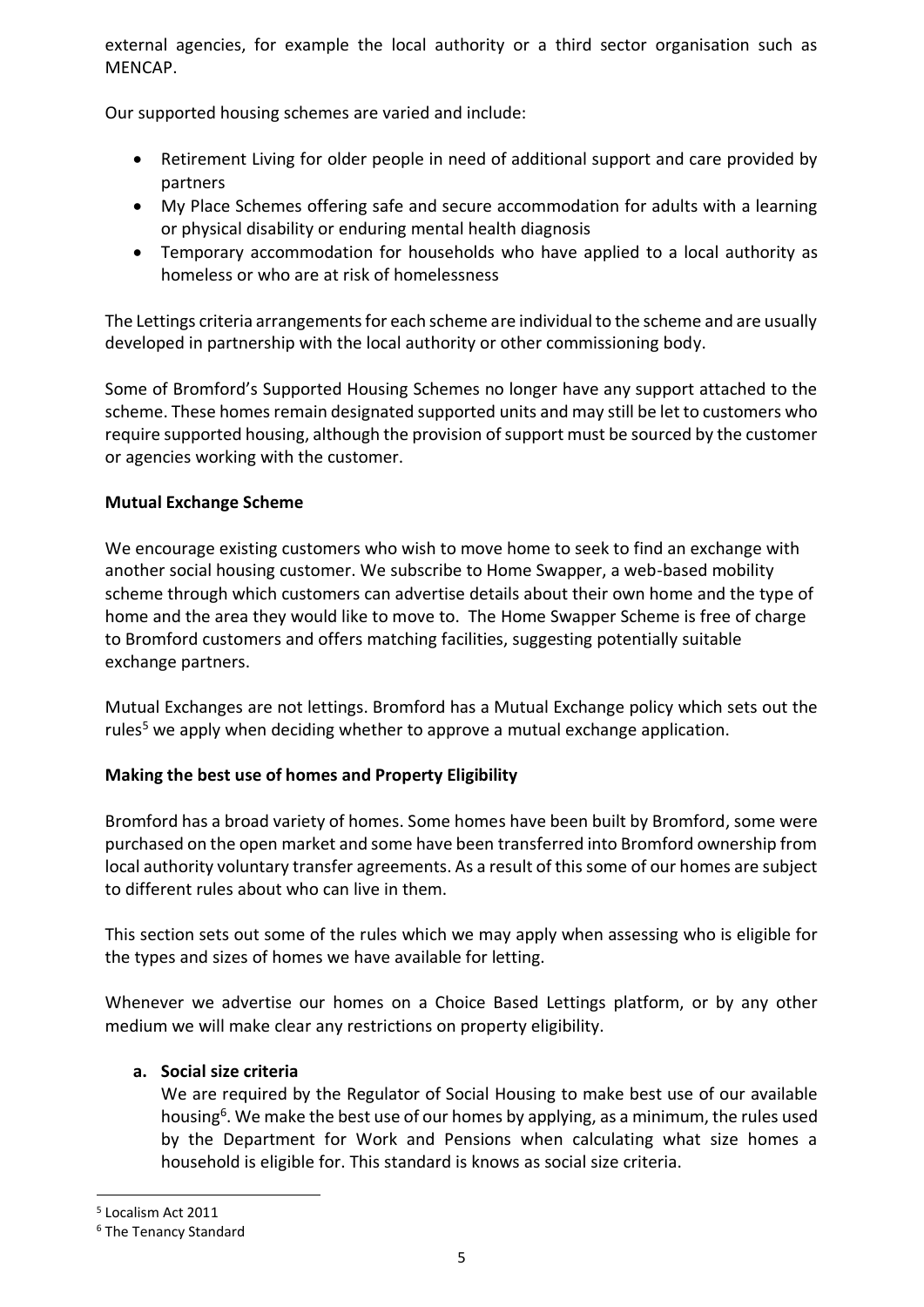The social size criteria allow one bedroom for:

- Every adult couple
- Any other adult aged 16 or over
- Any two children of the same sex aged under 16
- Any two children aged under 10
- Any other child
- A carer (or team of carers) who do not live with the customer but who provide overnight care

An extra room may be allowed for foster carers, households with disabled children or if someone in the household is in the armed forces.

Where a member of the household is pregnant, the unborn child will be taken into account for social size criteria once the household member is 24 weeks pregnant. Given that benefits may not be payable for the unborn child, due consideration will be given to affordability and the availability of Discretionary Housing Payments to meet any shortfall in Housing Benefit or Universal Credit entitlement.

When considering whether children form part of the household eligibility for additional bedrooms, we take into account payment of child benefit. We will only consider allowing a bedroom for children where the child benefit is paid to a member of the household applying for housing.

The social housing criteria is a minimum occupancy requirement and we may agree to let a home where older children (over 16) or household members of the same gender are required to share a room. When deciding whether to do this we will take into account the source of referral of the customer; for example, if the customer has been nominated from the local authority's housing register we will have regard to their published allocation scheme providing there would be no breach of statutory overcrowding definitions.

Property eligibility and the assessment of whether a household is overcrowded are different. Having a household where two same gender children share a bedroom does not necessarily constitute overcrowding.

The social housing criteria set out a minimum standard of occupation; we will only consider under occupying one of our homes where the property is of low demand and we have been unable to let the home to capacity via a local authority nomination or through a direct application.

# **b. Adapted homes**

We aim to make the best use of homes that have been adapted to meet the requirements of customers with mobility needs. We may do this by advertising a property and stating that priority will be given to customers who require the adaptations on medical grounds. We may seek professional advice from the customer's Occupational Therapist or an Occupational Therapist appointed by a local authority in order to assess the suitability of a vacant home.

Where a local authority has no one suitable on their housing register we will seek direct referrals from Adult Social Care or from any other similar organisation in the district that works with households in need of adapted properties.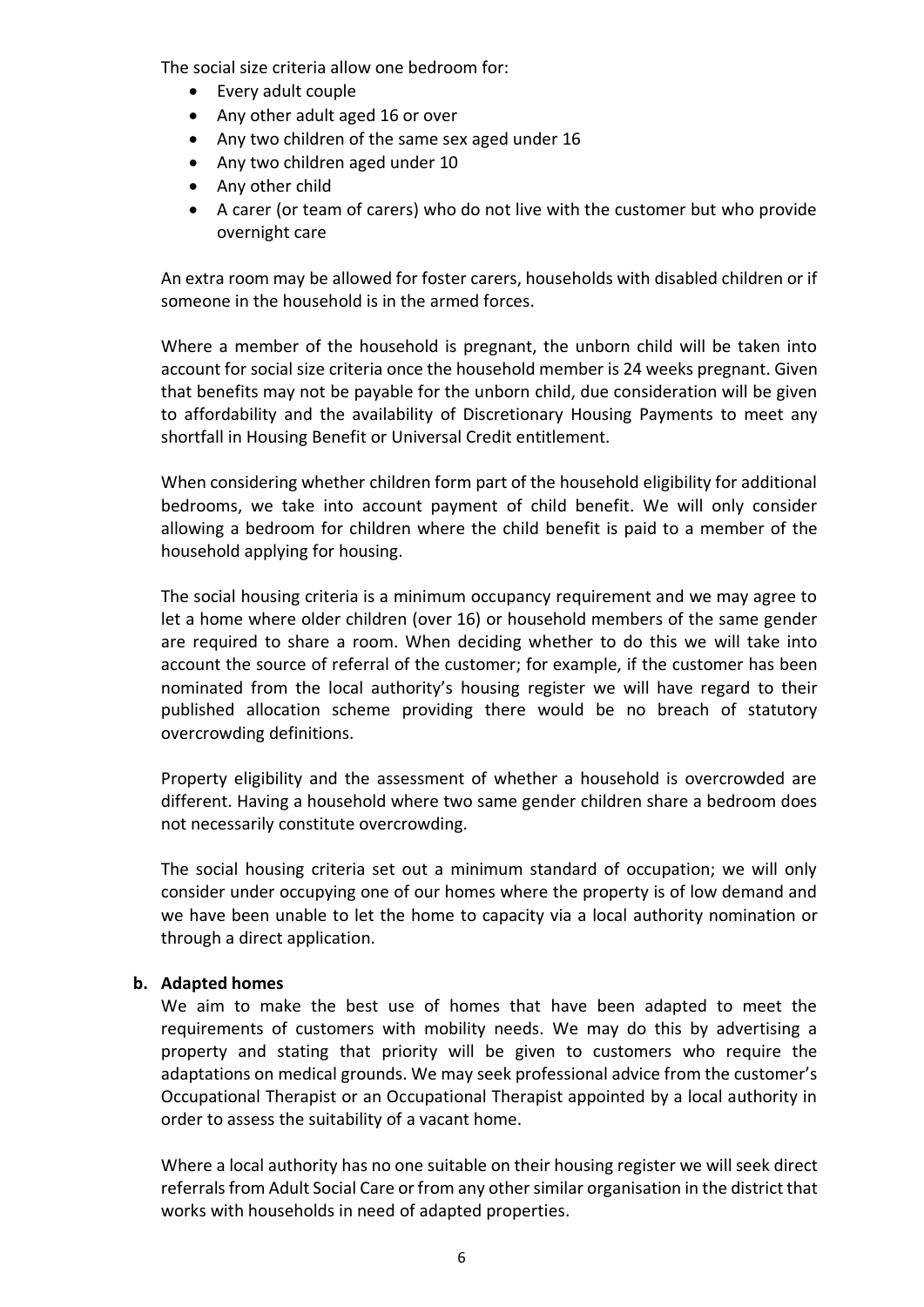#### **c. Bungalows**

Some of our bungalows have minimum age requirements. Where this is the case we will make this clear on nomination requests or advertisements.

Where a bungalow has no special features, such as a wet room, or where there is no age restriction, we will decide whether it should be advertised and let as a standard general needs home or whether to apply an age restriction where all the other homes in the same scheme are currently occupied by older people. We will make any restrictions clear on advertisements or to local authorities when requesting a nomination.

Two bedroom bungalows will be let to households that are in need of two bedrooms. This could be a couple who are unable to share a bedroom for medical reasons or a single person who requires an overnight carer. We may agree to under-occupy a two bedroom bungalow where there is no demand from anyone in need of two bedrooms.

#### **d. Section 106 requirements**

Some of our homes were built with planning permission that had conditions attached to it. Where this is the case this is known as a Section 106 site which refers to the section in the relevant legislation.<sup>7</sup>

These requirements are site specific and will override any aspects of this policy that may conflict with them.

The most common features of a S106 agreement relate to the requirement for Bromford to seek nominations from the local authority and to restrict eligibility for the homes to those with an established local connection to the area.

The local connection requirements vary from site to site but Bromford will make clear the requirements in all advertisements for homes affected by a s106.

#### **e. New build homes**

Where a new development is subject to planning constraints, such as a S106 Agreement or where Bromford has received funding to assist in developing new homes, there is a usually a requirement for all first lets of the new homes to be offered to the local authority for nomination from their housing register.

Occasionally we have an agreement with a local authority to house some existing Bromford customers into the new homes where those customers are affected by demolition or regeneration plans or where the customers used to live on the site and an agreement was made that they would be able to return to a suitable home on the new development.

#### **f. Local lettings plans**

We occasionally develop a local lettings plan with a local authority for new developments and for existing housing schemes within a Locality.

The purpose of a Local Lettings Plan for new developments is to create a balanced and sustainable community when the homes are let for the first time.

<sup>7</sup> Town and Country Planning Act 1990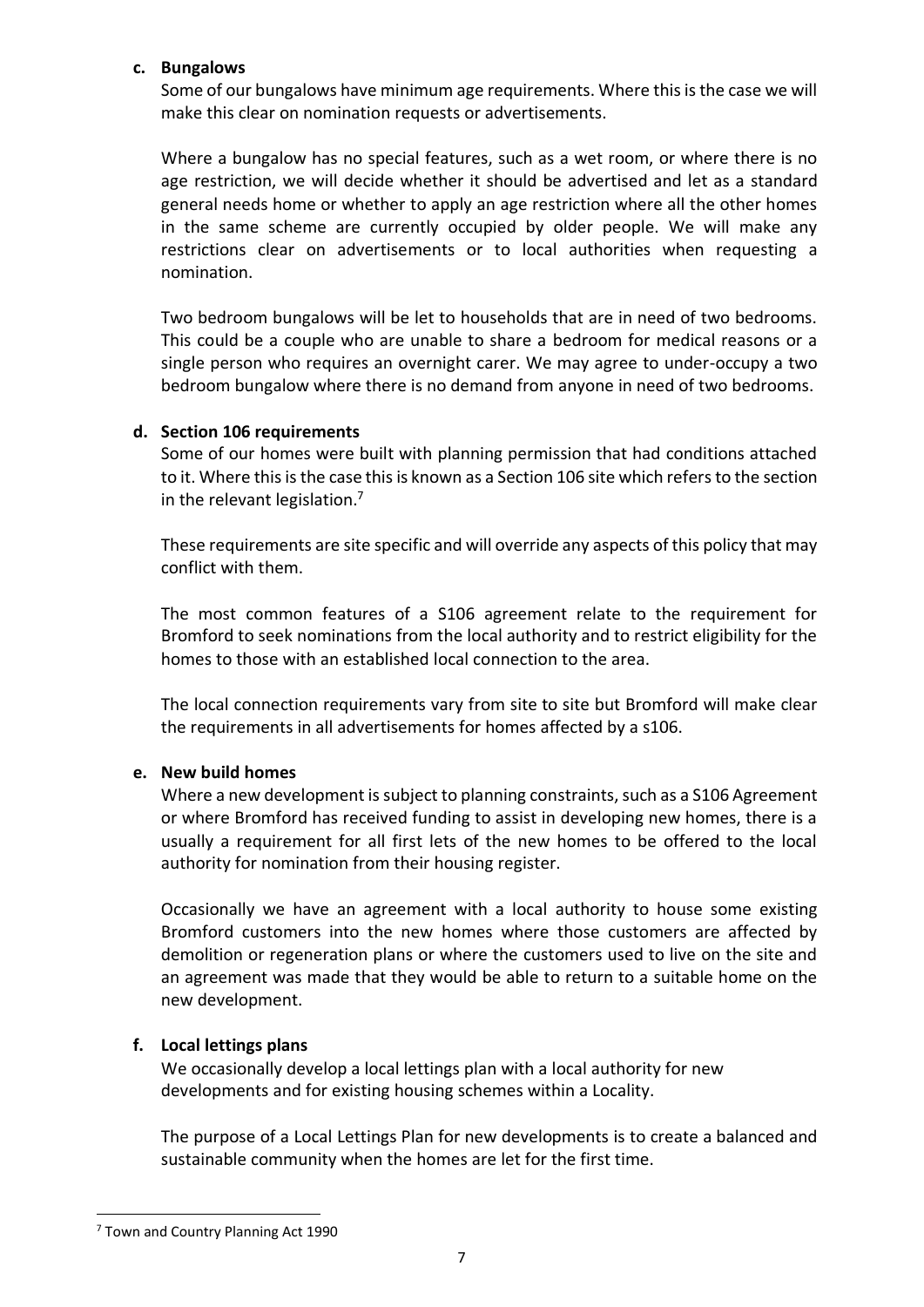Local Lettings Plans may also be developed for existing homes where there has been a history of high turnover and anti-social behaviour. These will be time limited and reviewed. Where there is a nominations agreement in place, these will be developed in conjunction with the local authority.

# **Starting Well**

We want to get our relationship with customers off to the best start and ensure that the offer of a home is the right step for the customer to start their journey with us. This involves getting to know our customer and ensuring that they are ready to move.

To do this, we will ask customers to:

- Complete a customer questionnaire online or by telephone
- Agree to Bromford carrying out any appropriate checks such as credit checks and home ownership searches
- Provide us with clear income and expenditure details including showing us bank statements
- Agree to pay rent by Direct Debit or an alternative payment method agreed with the Neighbourhood Coach
- Provide proof of identity for all household members
- Provide proof of National Insurance number for the applicant and joint applicant
- Provide references or contact details from previous landlords or agencies that they are working with
- Agree to meet with us in their current home

Without the above we are unable to get our relationship with the customer off to a good start and, therefore, may not be able to consider the customer, however, where customers have difficulty with any of the above due to support needs, language barriers or lack of internet access, we will offer assistance to them.

# **Deciding not to offer a home to a customer**

Bromford aims to house those that are selected for an offer or nominated to us by a local authority. We use best endeavours to find solutions to barriers to housing for customers, however, there will be occasions when we decide that we are unable to offer a home to a direct applicant or accept a nomination from a local authority because the property in question is not suitable or because the customer is not suitable or ready for housing with Bromford.

We will consider every customer's individual circumstances before making any decisions; each one will be based on its own merits. However, if we decide not to offer a home to a customer we will explain our reasons clearly, as well as what the customer needs to do in order to be reconsidered in future, we will also confirm our decision in writing.

A decision not to offer a home may be recommended by a Lettings Advisor or a Neighbourhood Coach and will be subject to final approval by a Lettings Team Leader. Where it is a Neighbourhood Coach who recommends an offer is not made the Lettings Team Leader will liaise with the Locality Manager to reach a fair, transparent and lawful decision.

Any proposed rejection of a nomination will be discussed with the nominating authority to ensure the rejection is in accordance with the authority's allocation scheme and the relevant nomination agreement.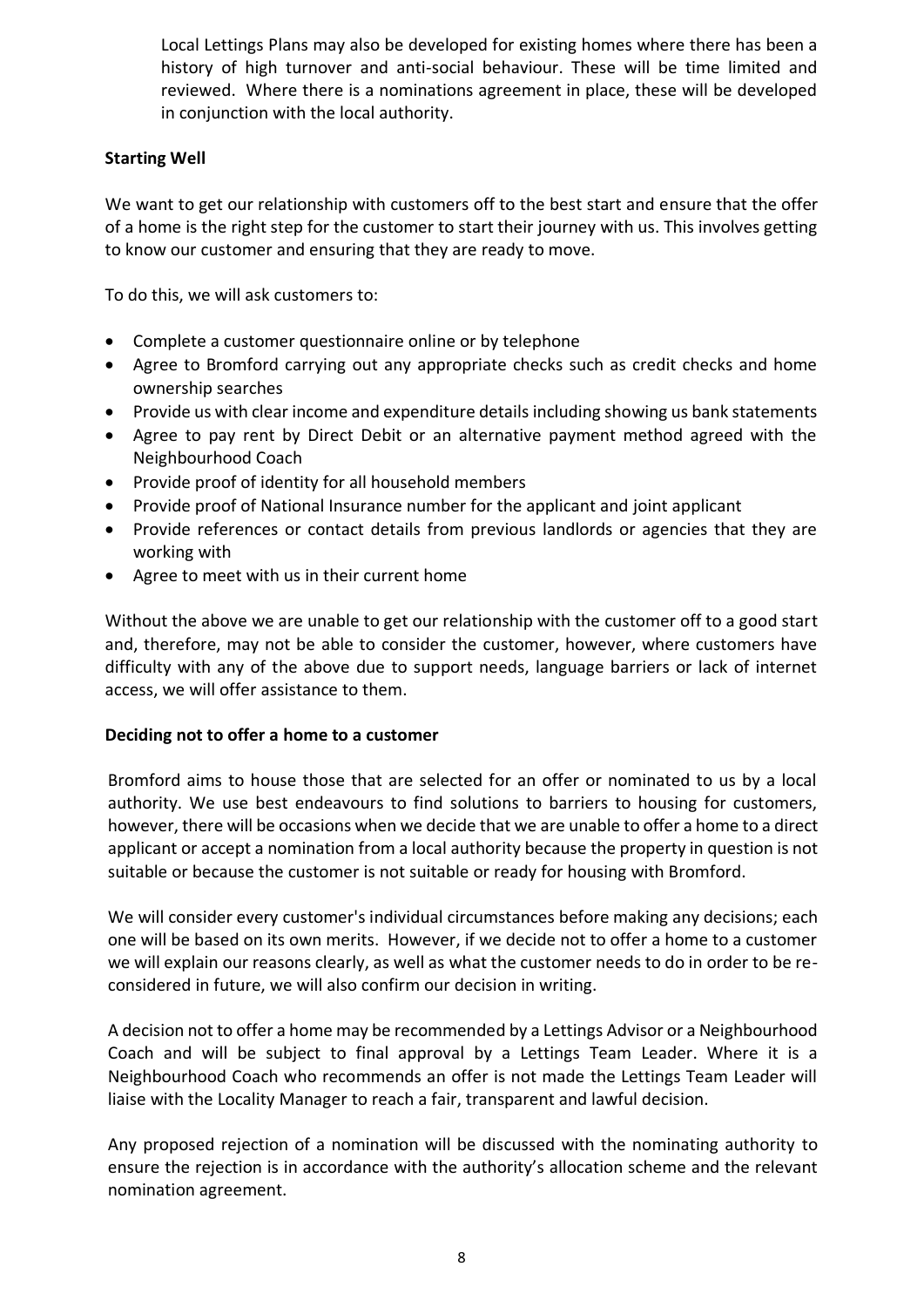The list below is not exhaustive and merely provides some examples of what we consider when making our decision to offer:

#### **a. Affordability**

Both new and existing customers will be required to demonstrate that the tenancy will be sustainable and that they can afford to pay the rent and service charges and have enough money left to live on.

With new tenants we will carry out a credit check or affordability assessment on the applicant and joint applicant to help us in our decision making. For existing customers moving to another Bromford home we may carry out a credit check where necessary. The purpose of a credit check is to gather information about a customer's current financial circumstances and in particular to highlight any unmanaged debt that may impact future rent payments. In a scenario of unmanaged debt we will encourage the customer to seek advice and assistance, coming to payment arrangements with creditors. If the level of unmanaged debt is such that it would impact the ability to pay rent, we may decide not to offer a home at that time. We will advise a customer refused housing on the grounds of affordability of the steps they need to take before applying to be considered for housing with Bromford again. Any proposed rejection of a nomination will be discussed with the nominating authority to ensure the rejection is in accordance with the authority's allocation scheme and the relevant nomination agreement.

At the home visit the Neighbourhood Coach will carry out a detailed income and expenditure assessment based on estimated expenditure in the new home. The Neighbourhood Coach will also discuss the amount of rent to be paid at the time of signing for the tenancy. Bromford expect a minimum of one month's rent to be paid at sign up and future payments to be made by direct debit. Where paying a month's rent at sign up would cause significant hardship for the household, the Neighbourhood Coach will require a minimum payment of 1 weeks rent and will explore alternative options with the customer to address the shortfall through an application for Discretionary Housing Payment (DHP) or a payment plan to bring the rent account into one month's credit.

We may refuse to offer a home or to reject a nomination if the customer would have insufficient money left to live on after housing costs are paid.

We may refuse to offer a home or to reject a nomination if a customer has agreed with the Neighbourhood Coach to pay a sum at sign up and then fails to do so without exceptional or extenuating circumstances.

#### **b. Anti-social or unacceptable behaviour**

If any of the following apply to an applicant or a member of the household and we consider that the letting or allocation of housing would be detrimental to neighbours or the local community, we may reject a nomination or application. Any proposed rejection of a nomination will be discussed with the nominating authority to ensure the rejection is in accordance with the authority's allocation scheme and the relevant nomination agreement.

When making our decision we will consider all relevant circumstances and we will examine the strength of the evidence against the customer and his or her household. We will gather evidence and information from all available sources including but not limited to: probation officers, support workers, the police and previous landlords.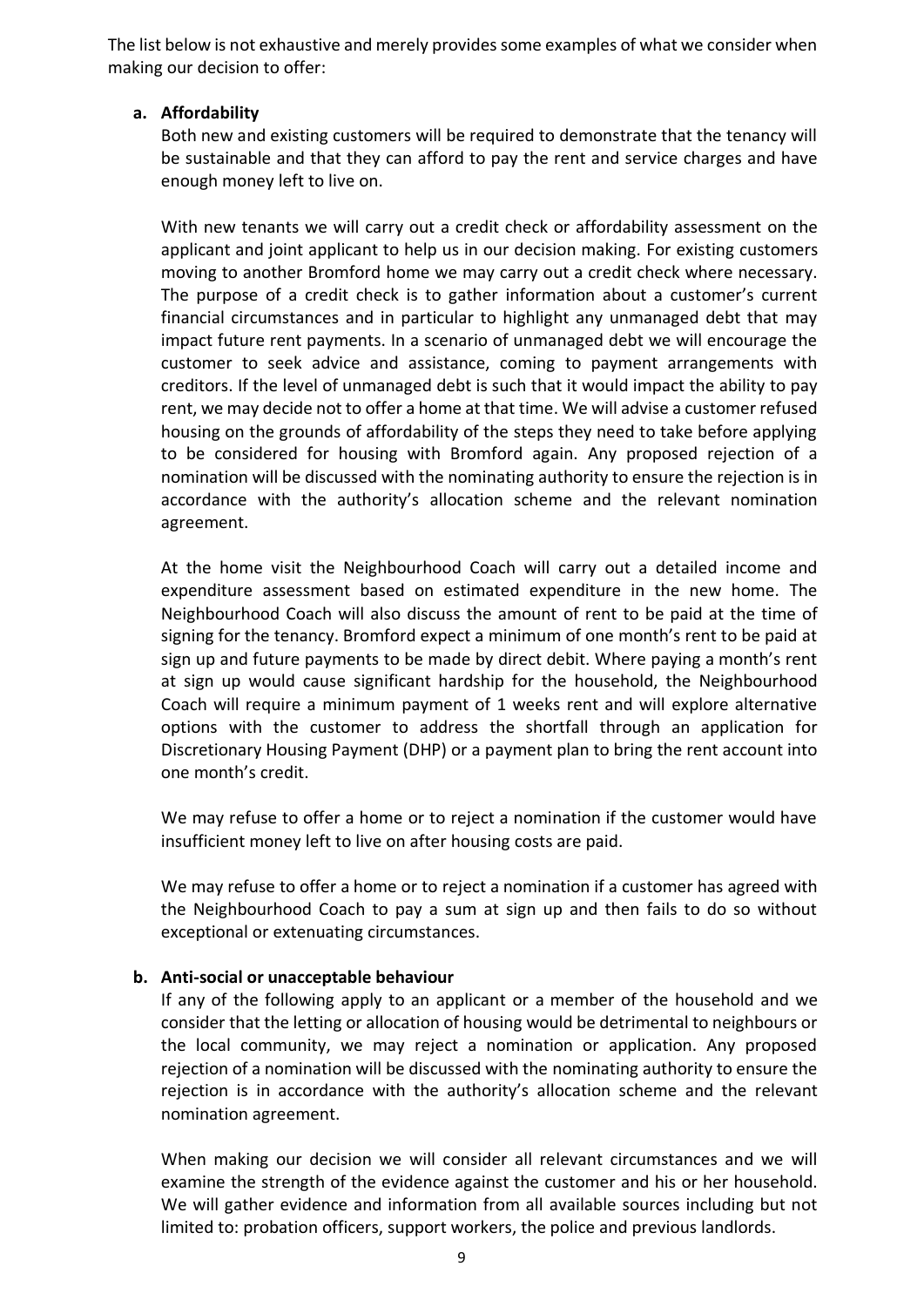An unspent conviction will not result in an automatic rejection, each case will be considered on its merits, taking all circumstances into account.

We may decide not to offer a customer a home due to anti-social behaviour if (but not limited to):

- There are unspent convictions for offences that would make them unsuitable to be a tenant. All unspent convictions must be declared by the customer at telephone interview. If we later discover that information of this nature was withheld by the customer we may also decide to not to offer a home or, if already offered, take appropriate action to repossess the home. Examples of convictions that may make someone unsuitable to be a tenant include assault, causing damage to property, burglary, handling stolen goods, carrying offensive weapons, drugs offences and keeping dangerous dogs. These are stated for illustrative purposes and not intended to be an exhaustive list.
- The applicant or joint applicant has been evicted or had a possession order (suspended or outright) or an injunction made against them for anti -social behaviour, including harassment, intimidation, domestic violence whilst a tenant with a previous landlord and there is no evidence that the applicant has engaged with support services and/or there has been an insufficient passage of time to demonstrate a change in behaviour.
- The applicant or a household member has been verbally or physically abusive towards any Bromford colleague or any other person whilst a tenant with Bromford or through the Lettings process.
- The applicant or member of the household or guests or visitors to a previous home have perpetrated anti-social behaviour, harassment, domestic violence or other unacceptable behaviour including causing a nuisance or annoyance to neighbours and had tenancy enforcement action taken against them.

# **c. Housing related debt**

If an applicant or joint applicant has any housing related debt, for example: rent or mortgage arrears, Housing Benefit Overpayments, service charge arrears, rechargeable repairs charges, court costs or any other debt owed to a landlord, Bromford will take this into account when determining whether to offer a home.

Relevant factors will include: the level of the debt – typically £250 or less (equivalent to 2-3 weeks rent), the lapse of time since the debt accrued and whether a payment plan has been entered and maintained for a minimum of 6 months, as well as the circumstances of the applicant at the time the debt accrued.

It is unlikely that an offer of housing will be made where someone:

- has a history of making sporadic or late payments to their landlord;
- has outstanding housing related debt and no payment plan is in place or where a plan is in place but has not been maintained for a minimum of 6 months.

Bromford is interested in whether behaviour has changed and therefore, would expect to see a payment plan maintained for a minimum of 6 months or in the case of arrears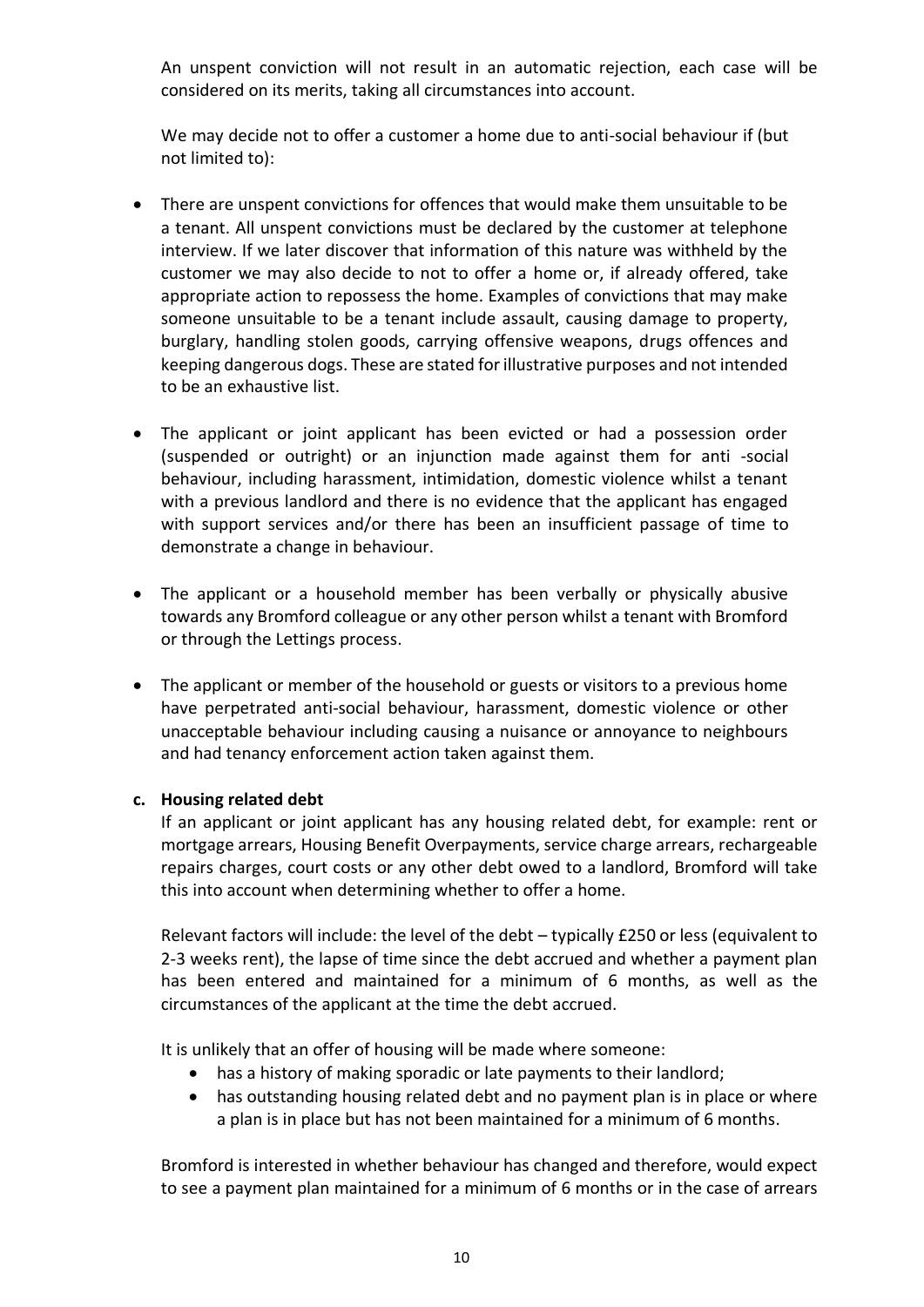that resulted in possession action being taken by a previous landlord, in the past 12 months.

Where an applicant is in housing debt as a result of the impact of welfare reform (such as through an under occupancy charge, a shortfall in housing benefit payments due to the local housing allowance cap or the benefit cap for families with children) and if rehousing would ameliorate their financial circumstances and present an opportunity to repay the debts, this will be taken into account when deciding whether to offer a home.

Any decision not to offer a home to an applicant or nomination due to housing related debt will be communicated in writing along with the steps that should be taken before being able to be considered again for rehousing with Bromford.

#### **d. Sex offenders and prolific offenders subject to MAPPA**

As part of our statutory duty to assist local authorities, Bromford may consider housing a sex offender or a prolific offender via a nomination.

Bromford aims to create safe, secure and sustainable communities and will have regard to the best interests of existing customers in the community. We may restrict offers of housing that are considered to be inappropriate in relation to any information gained via a risk assessment or support needs assessment.

We will work with relevant agencies to make a full assessment and carefully consider any risks before making a decision to offer a home to a sex offender or any other offender subject to MAPPA arrangements. The final decision not to offer a particular home will be made by a Lettings Team Leader and Locality Manager.

#### **e. Existing customers transferring**

We will not normally offer a home to an existing customer until they have lived in their current home for at least 12 months. We will not usually agree to transfer an existing customer who has not maintained the current home to at least the required Home Standard, or if there are current breaches of their tenancy conditions. Any customer selected for consideration for an offer whether by nomination from the local authority or by direct application to Bromford will be subject to an inspection of the current home and must have a clear rent account unless there are extenuating circumstances such as those set out in point c above.

# **f. Immigration status**

We are required by law<sup>8</sup> to ensure that everyone aged 18 or over in a household has the right to rent a home in the UK. We will verify the right to rent either at the application stage or at home visit. We will ensure every adult over 18 has the legal right to rent or live in one of our homes.

The right to rent is distinct from having no recourse to public funds. If a customer has no recourse to public funds and is nominated to us by a local authority we will reject the nomination and return it to the local authority since housing via a nomination is classed a publicly funded service. If a joint application has been made and one of the applicants has no recourse to public funds we may still agree to house the household as long as one applicant has both recourse to public funds and the right to rent in the UK.

<sup>88</sup> Immigration Acts 2014 and 2016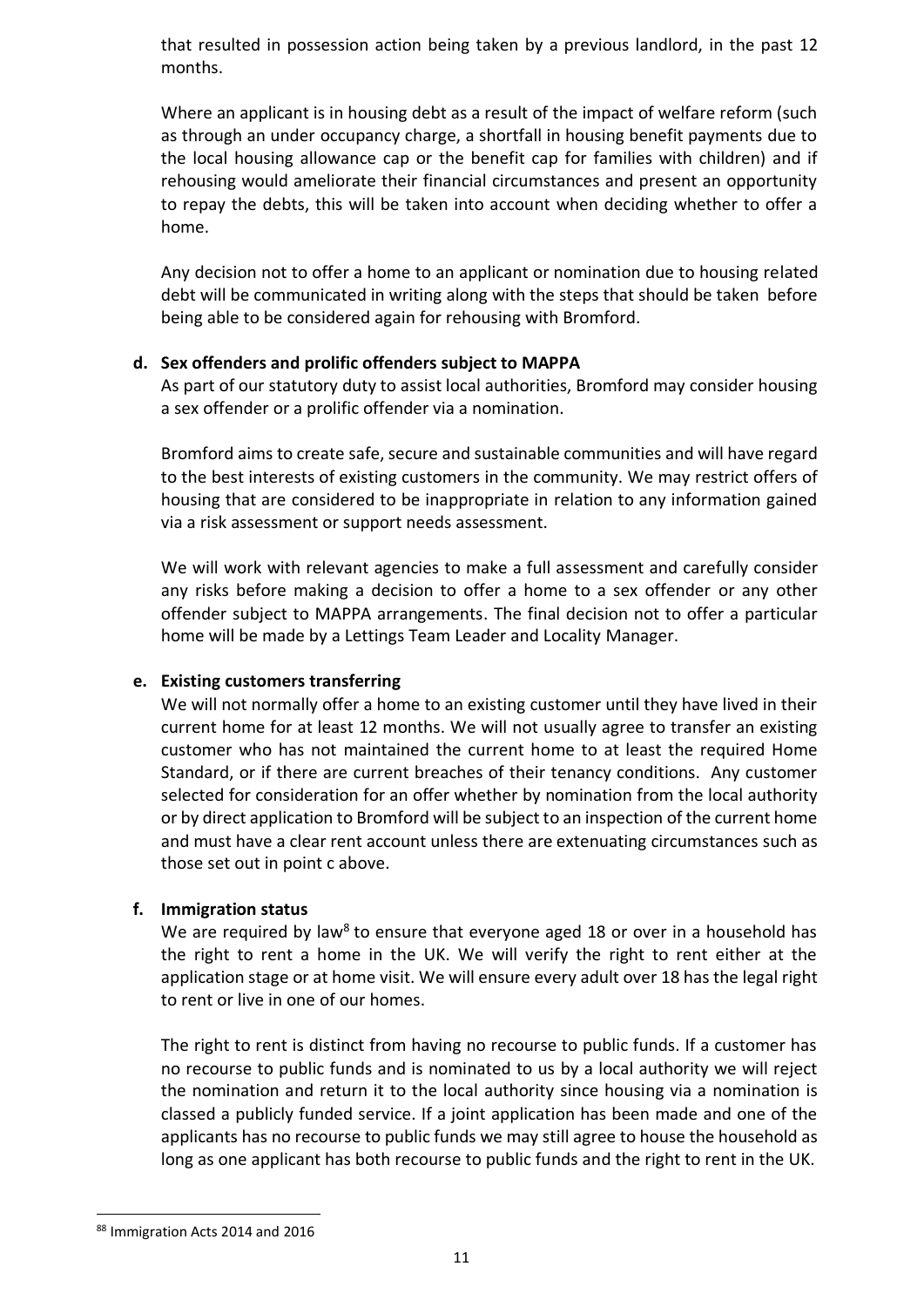## **g. Sufficient financial means assets and home ownership**

We will not usually consider offering a home to someone who owns a property in the UK or abroad or to someone who has sufficient income or assets to be able to rent a home on the open market.

We may carry out Land Registry and Credit checks and any other sources of information available to us to establish current or previous property ownership.

## **h. Availability of appropriate support**

We will only offer a home to vulnerable customers where adequate support arrangements are in place. We will work with agencies to seek the required support before making the final decision. We will not offer a home where the customer refuses to or has demonstrated that they are unlikely to engage with any support that is put in place.

#### **i. Minors (under 18 year olds)**

Anyone under 18 cannot legally hold a tenancy. We will only offer accommodation to under 18s if the tenancy is held in trust by a recognised agency and the customer has relevant support in place.

We will work with Local Authorities where they have a corporate parenting duty to assist in the housing of Care Leavers.

#### **Bromford employees and their relatives**

The Executive Director of Customer Experience or a delegated senior colleague must authorise offers of housing to existing or former employees, their close relatives, members of our Customer and Community Influence Network or Non-Executive Directors regardless of the source of the application.

#### **Fraudulent applications or withholding information**

Social housing is a valuable and scarce resource. We aim to ensure that our homes go to those who are in need of a secure home from which to build or rebuild their lives. We will not tolerate those who seek to defraud the system by obtaining a home for which they are not eligible or for personal gain such as subletting. Nor will we allow anyone to hold more than one tenancy within the social housing sector.

Social housing fraud is a criminal offence. Anyone found to have deliberately lied, provided false information or withheld information as part of an application will not be accepted as an eligible applicant by us. A tenancy obtained by deception will be subject to repossession action and possible criminal prosecution by the local authority. If we discover any deception at application or offer stage we will cancel the application or withdraw the offer. Any other interested parties such as the local authority may be notified by us.

# **Appeals**

Customers may appeal against our decision not to offer them a home, if they feel we have not taken into account all relevant information or have made the decision unfairly.

Appeals must be made in writing within 5 working days from the date of notification of decision not to accept an application or a decision not to make an offer. Bromford will not hold any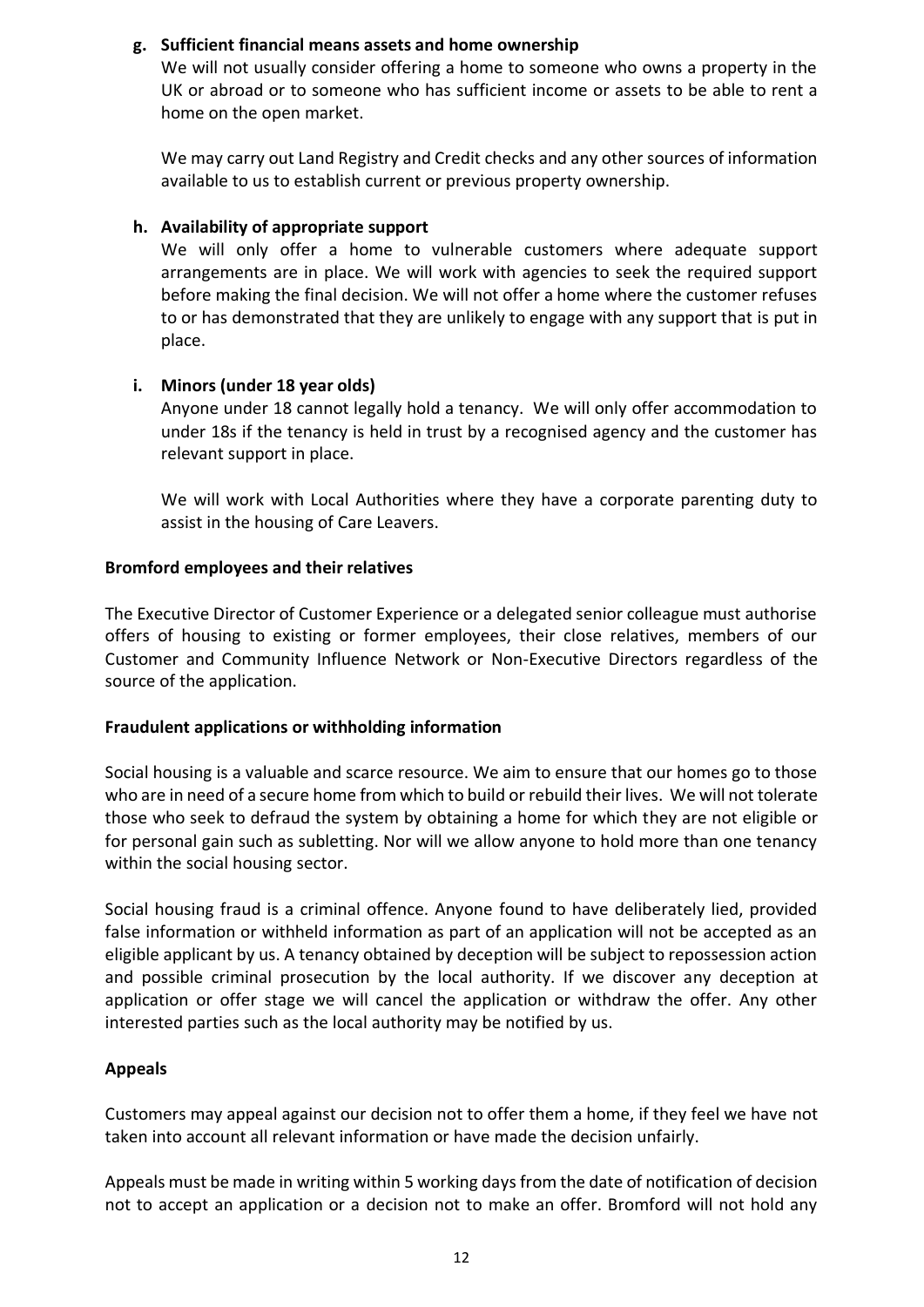homes empty whilst the appeal is being considered. However, if the appeal is successful, we will seek to offer a suitable alternative property.

The Head of Lettings will consider all appeals. Customers will be notified of the outcome in writing within 15 working days or within a mutually agreed timescale. If customer remains unhappy with the outcome of the appeal, then they should advise Bromford in writing of the reasons and this will be considered under Stage Two of the Bromford Complaints Policy / Procedure.

Recourse available to the customer, post Stage 2 complaint, is a complaint to the Housing Ombudsman 8 weeks after outcome and within six months or an application for a judicial review on a point of law.

#### **Equality and Diversity**

In operating this Policy Bromford will have regard throughout to its obligations under the Equality Act 2010 not to discriminate against any person with a protected characteristic whether directly or indirectly and to comply with our duties under the public sector equality duty to have had due regard to the need to eliminate discrimination, harassment, victimisation, advance equality of opportunity and foster good relations between persons who share a relevant protected characteristic and persons who do not share it.

Bromford values equality and diversity. We will encourage a culture that challenges prejudicial behaviours and breaks down barriers to opportunities. We will ensure that our approach to equality and diversity is incorporated in all aspects of our business and the services we provide including application of this Policy.

This means that where applicants face difficulties accessing services because of a vulnerability or disability or other protected characteristic we will take steps to ensure they can access their rights by other suitable means.

#### **Assurance Framework**

#### **Monitoring and compliance**

We will monitor the impact of this policy and associated procedures and processes:

- Via Board Key Performance Indicators and other Performance Indicators including the length of time to let our homes, void loss and customer advocacy
- Measuring and evaluating the number of rejections and reasons for rejections.
- Monitoring tenancy sustainment
- Through regular meetings with local authority partners
- The number of complaints, appeals and outcomes

Additionally, we will monitor compliance with this policy through Internal Audit, regular reporting to the Customer Experience Forum and an annual report highlighting performance, trends and lessons learnt.

#### **Document Details**

**Owner:** Kelly Webster

**Approved By:** Board of Bromford Housing Group Limited